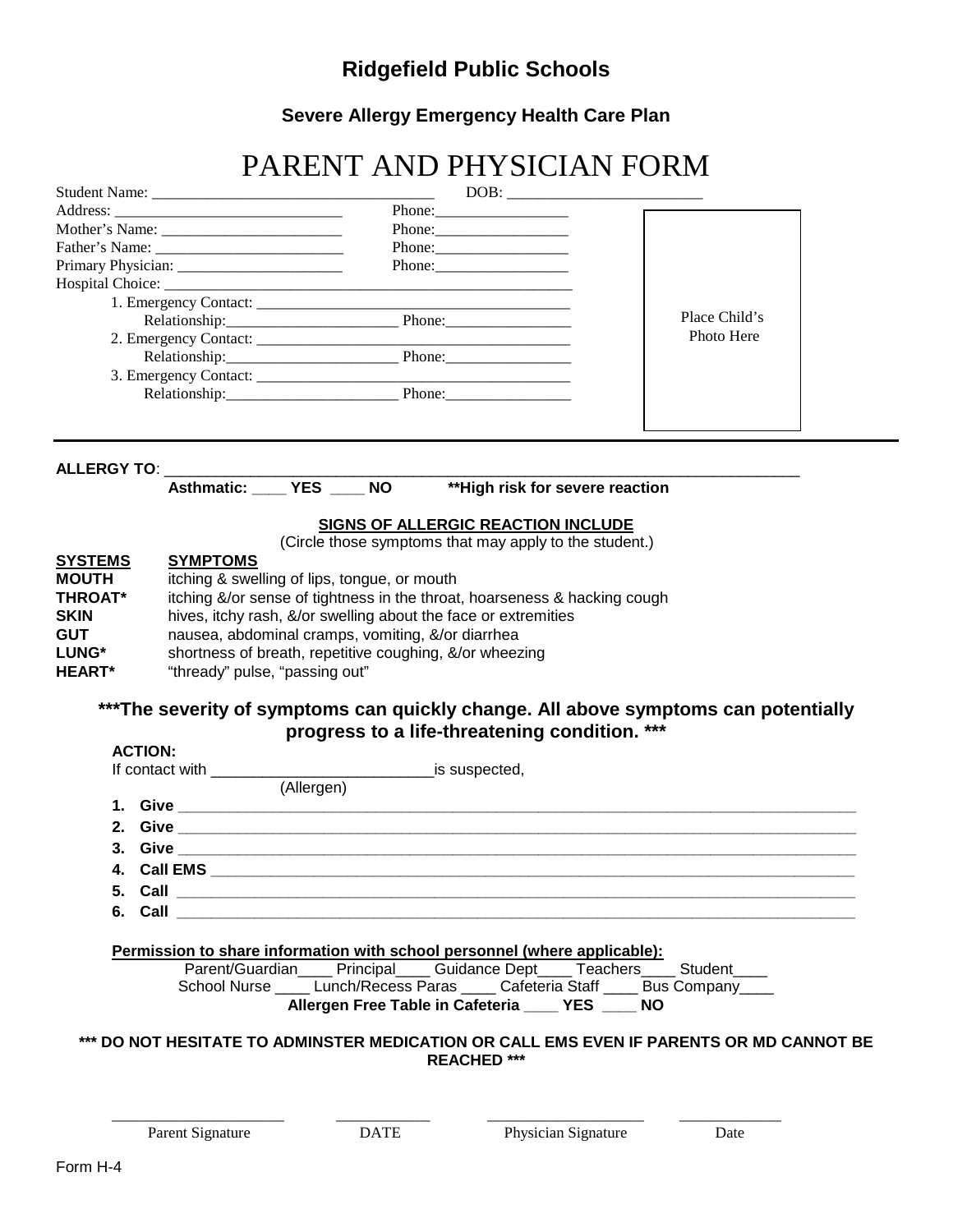## **Ridgefield Public Schools**

### **Severe Allergy Emergency Health Care Plan**

| Student Name: ______________________________                                                                              |                                                                           |                                                                                                 |  |  |  |  |  |  |  |  |  |  |
|---------------------------------------------------------------------------------------------------------------------------|---------------------------------------------------------------------------|-------------------------------------------------------------------------------------------------|--|--|--|--|--|--|--|--|--|--|
| Does your child take/use any medication/equipment/supplies for this medical condition at<br>home? (YES / NO)( Circle one) |                                                                           |                                                                                                 |  |  |  |  |  |  |  |  |  |  |
|                                                                                                                           | If yes, please list all medications/equipment/supplies used at home:      |                                                                                                 |  |  |  |  |  |  |  |  |  |  |
|                                                                                                                           |                                                                           |                                                                                                 |  |  |  |  |  |  |  |  |  |  |
|                                                                                                                           |                                                                           |                                                                                                 |  |  |  |  |  |  |  |  |  |  |
|                                                                                                                           |                                                                           |                                                                                                 |  |  |  |  |  |  |  |  |  |  |
|                                                                                                                           |                                                                           |                                                                                                 |  |  |  |  |  |  |  |  |  |  |
|                                                                                                                           |                                                                           |                                                                                                 |  |  |  |  |  |  |  |  |  |  |
|                                                                                                                           | medications/equipment/supplies be kept at school? (YES / NO) (Circle One) | In the event your child cannot get home due to an emergency, do you wish a supply of the listed |  |  |  |  |  |  |  |  |  |  |
| (Parent to provide equipment/supplies or medication and medication authorization forms for each medication)               |                                                                           |                                                                                                 |  |  |  |  |  |  |  |  |  |  |
|                                                                                                                           |                                                                           |                                                                                                 |  |  |  |  |  |  |  |  |  |  |
| Signature of Parent/Guardian                                                                                              |                                                                           | Date                                                                                            |  |  |  |  |  |  |  |  |  |  |

## Nurse to complete:

Medications/Equipment/Supplies received (List):

\_\_\_\_\_\_\_\_\_\_\_\_\_\_\_\_\_\_\_\_\_\_\_\_\_\_\_\_\_\_\_\_\_\_\_ \_\_\_\_\_\_\_\_\_\_\_\_\_\_\_\_\_\_ Signature of Nurse Date